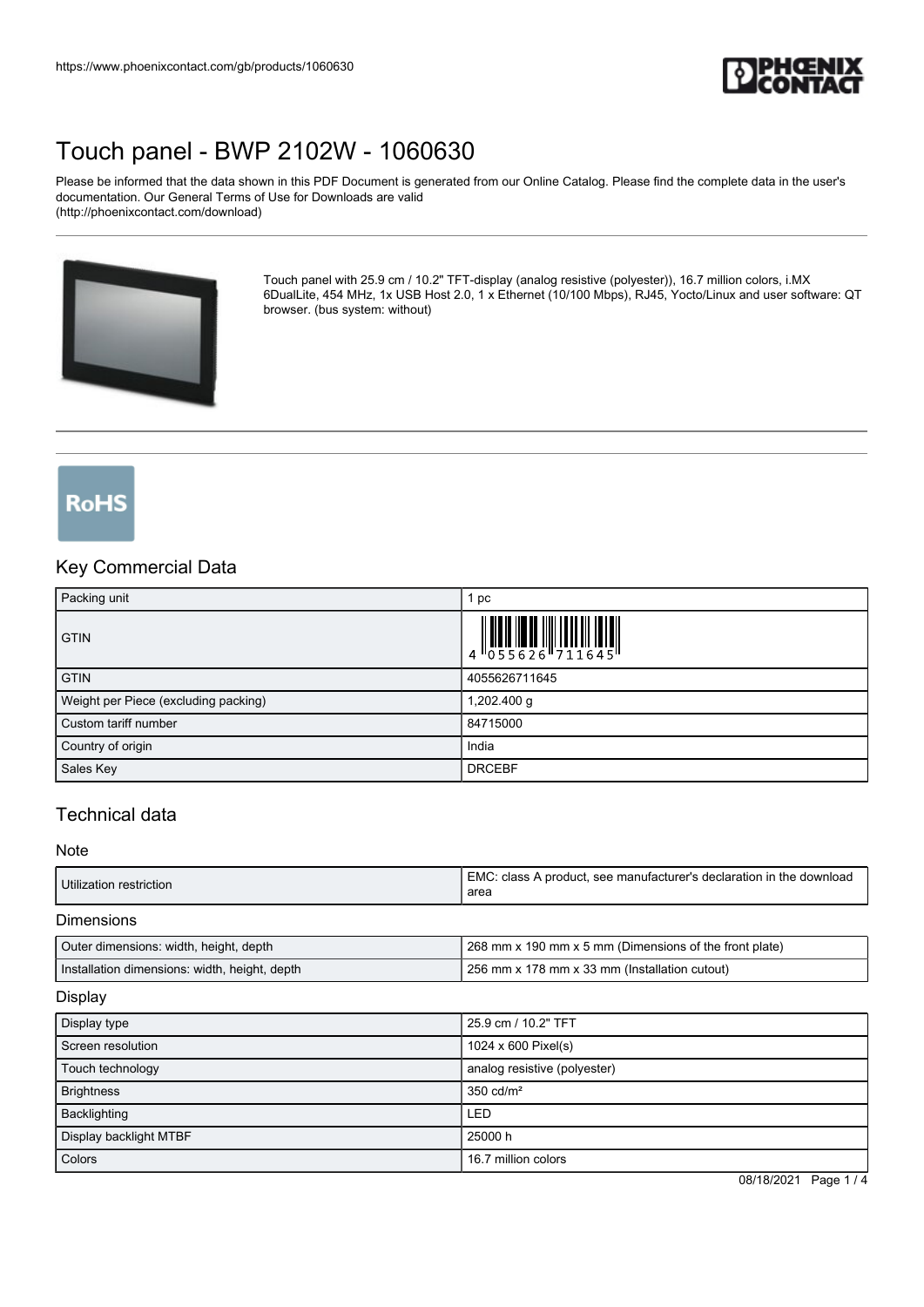

# Technical data

#### Display

| Reading angle left   | 65°             |
|----------------------|-----------------|
| Reading angle right  | 65 <sup>°</sup> |
| Reading angle top    | 45 $\degree$    |
| Reading angle bottom | 65°             |

## Computer data

| Processor        | i.MX 6DualLite, 454 MHz          |
|------------------|----------------------------------|
| Operating system | Yocto/Linux                      |
| User software    | QT browser                       |
| <b>RAM</b>       | 1 GB DDR2                        |
| Mass storage     | Flash eMMC, 4 GB                 |
| <b>Network</b>   | 1 x Ethernet (10/100 Mbps), RJ45 |
| Interfaces       | 1x USB Host 2.0                  |
| Bus system       | without                          |

#### General

| Housing material | Plastic            |
|------------------|--------------------|
| Mounting type    | Front installation |
| Weight           | 900 g              |

#### Ambient conditions

| Degree of protection                     | IP66 (front), IP20 (back)             |
|------------------------------------------|---------------------------------------|
| Ambient temperature (operation)          | $0^{\circ}$ C $$ 50 $^{\circ}$ C $^-$ |
| Ambient temperature (storage/transport)  | $-20 °C  85 °C$                       |
| Permissible humidity (operation)         | 10 %  95 % (non-condensing)           |
| Permissible humidity (storage/transport) | 10 %  95 % (non-condensing)           |
| Vibration (operation)                    | DIN EN 60068-2-6                      |
| Shock                                    | DIN EN 60068-2-27                     |

### Device supply

| Typical current consumption | 0.35/              |
|-----------------------------|--------------------|
| Power supply unit           | I V DC ±15 %<br>24 |

### Standards and Regulations

| Shock                            | <b>DIN EN 60068-2-27</b> |
|----------------------------------|--------------------------|
| Vibration (operation)            | DIN EN 60068-2-6         |
| Environmental Product Compliance |                          |

| REACh<br>0110<br>$\sim$ $\sim$<br>əvnu<br>้<br>-50'<br>. . | רח חדות<br>+১৯-৯८- |
|------------------------------------------------------------|--------------------|

# **Classifications**

#### eCl@ss

| 33020<br>$ $ eCl@ss<br>10.0.1<br>$-$<br>. |
|-------------------------------------------|
|-------------------------------------------|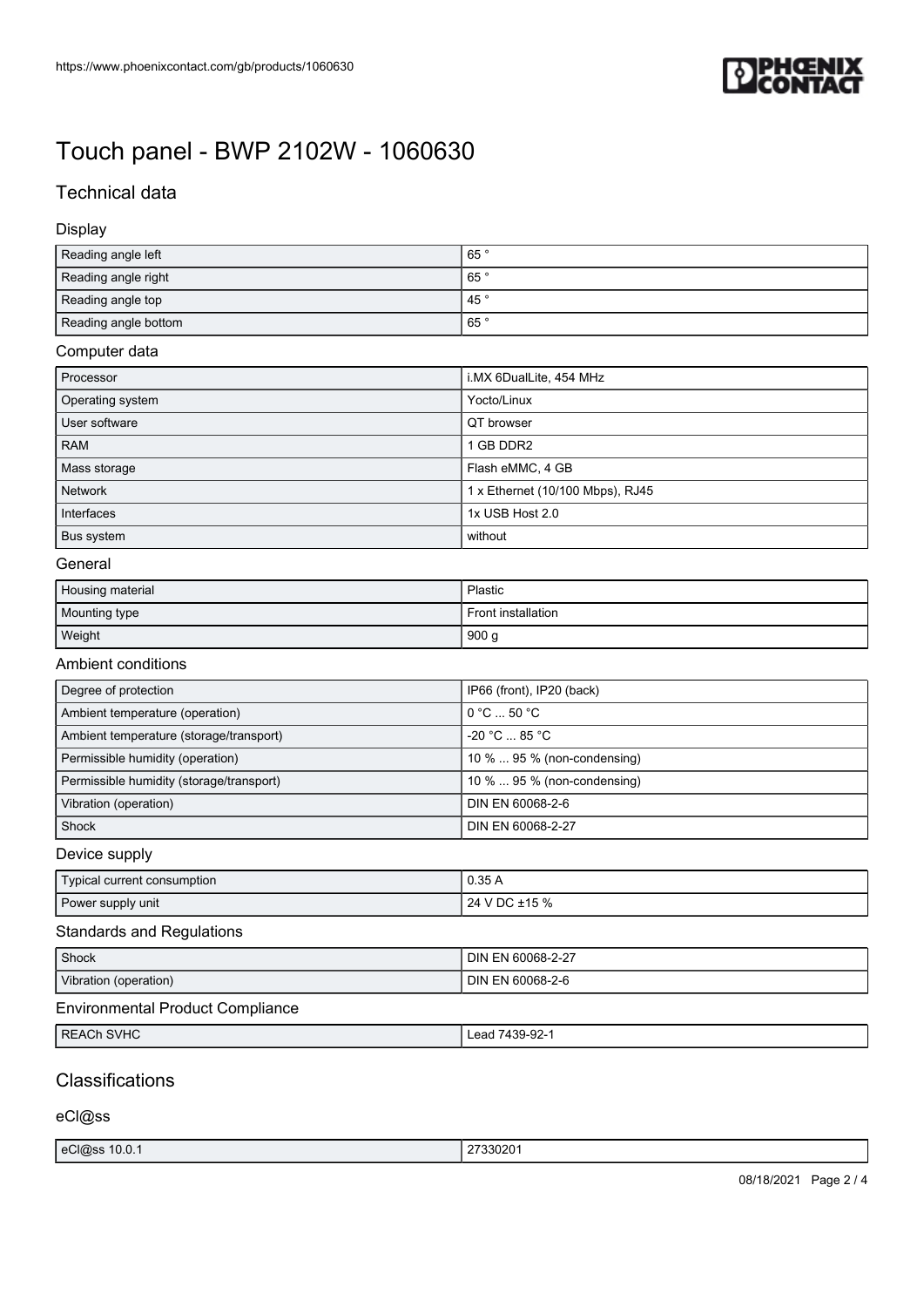

# **Classifications**

### eCl@ss

| eCl@ss 11.0 | 27330201 |
|-------------|----------|
| eCl@ss 5.1  | 27330200 |
| eCl@ss 6.0  | 27242300 |
| eCl@ss 7.0  | 27242302 |
| eCl@ss9.0   | 27330201 |

#### ETIM

| ETIM 4.0 | EC001412 |
|----------|----------|
| ETIM 6.0 | EC001412 |
| ETIM 7.0 | EC001412 |

#### UNSPSC

| UNSPSC 18.0 | 43211904 |
|-------------|----------|
| UNSPSC 19.0 | 43211904 |
| UNSPSC 20.0 | 43211904 |
| UNSPSC 21.0 | 43211904 |

# Approvals

Approvals

#### Approvals

EAC-RoHS / EAC

Ex Approvals

UL Listed / cUL Listed / cULus Listed

### Approval details

| EAC-RoHS   |     | RU*-<br>DE*35.B.00394/20 |
|------------|-----|--------------------------|
|            |     |                          |
| <b>EAC</b> | 'nГ | RU*-DE*08.B.01618        |

## Accessories

Accessories

Operating stylus